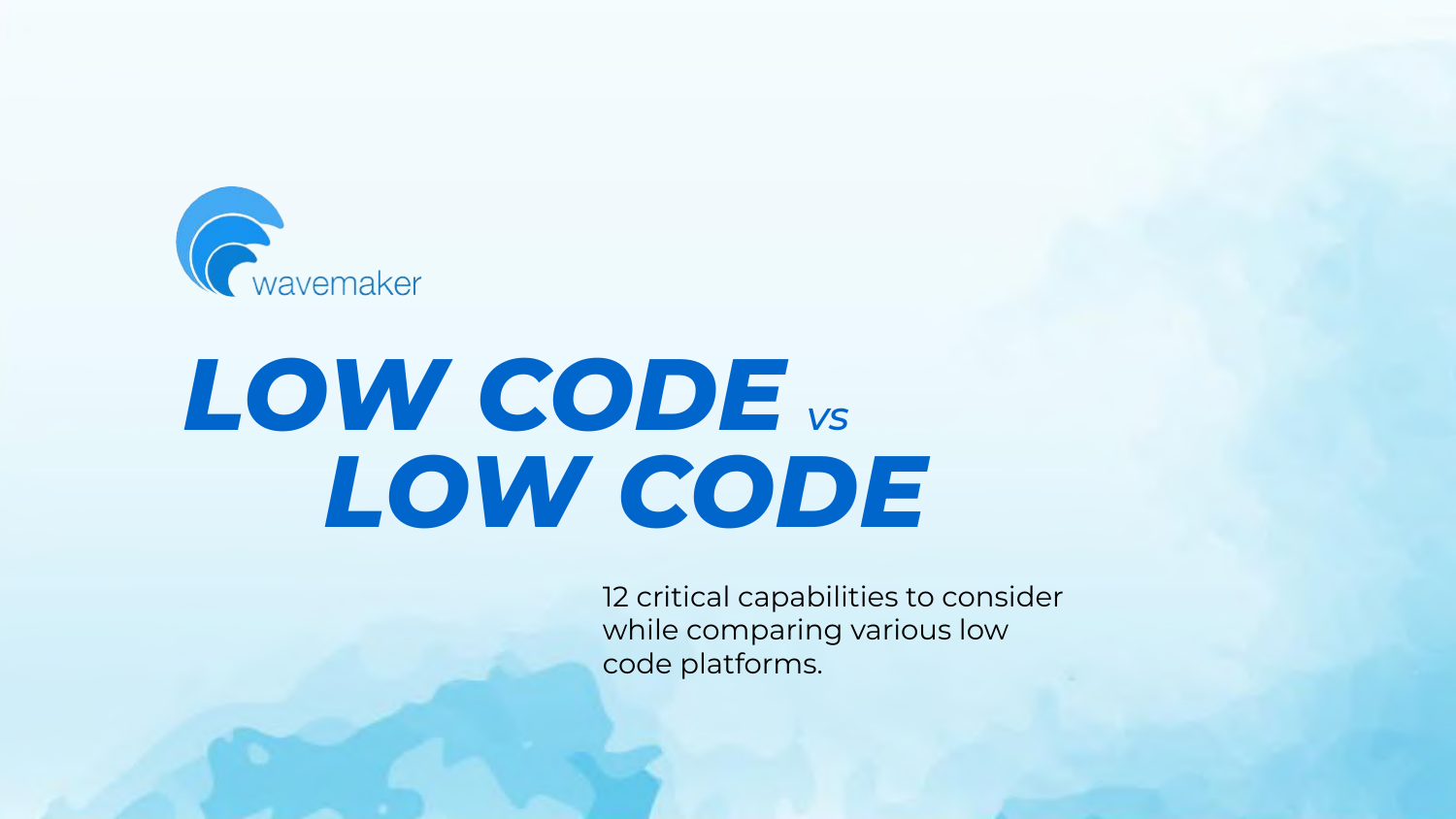

## *Capabilities*

*PRIMARY USE CASE USER PERSONA CODE GENERATION APP EXTENSIBILITY APP DEVELOPMENT DEVELOPER ENVIRONMENT CLOUD NATIVE APPLICATIONS PLATFORM ADMINISTRATION UI RESPONSIVENESS BUSINESS PROCESS SUPPORT VENDOR LOCK-IN PRICING MODEL*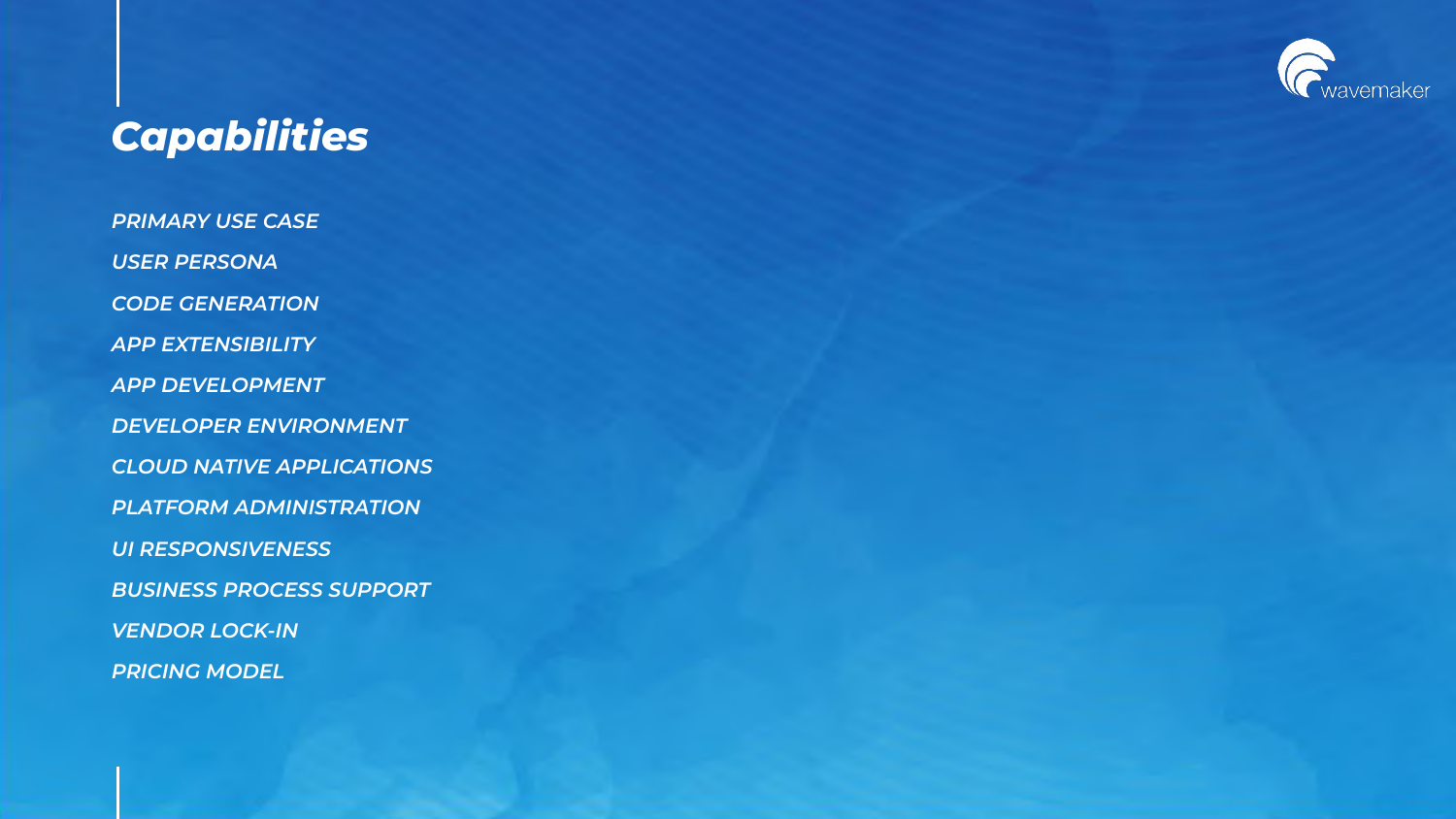## *PRIMARY USE CASE*

## **Outsystems Mendix Appian PowerApps WaveMaker**

Modernization and automation





Process automation and new app Development





Process automation



Process automation and new app Development





Modernization and new app development

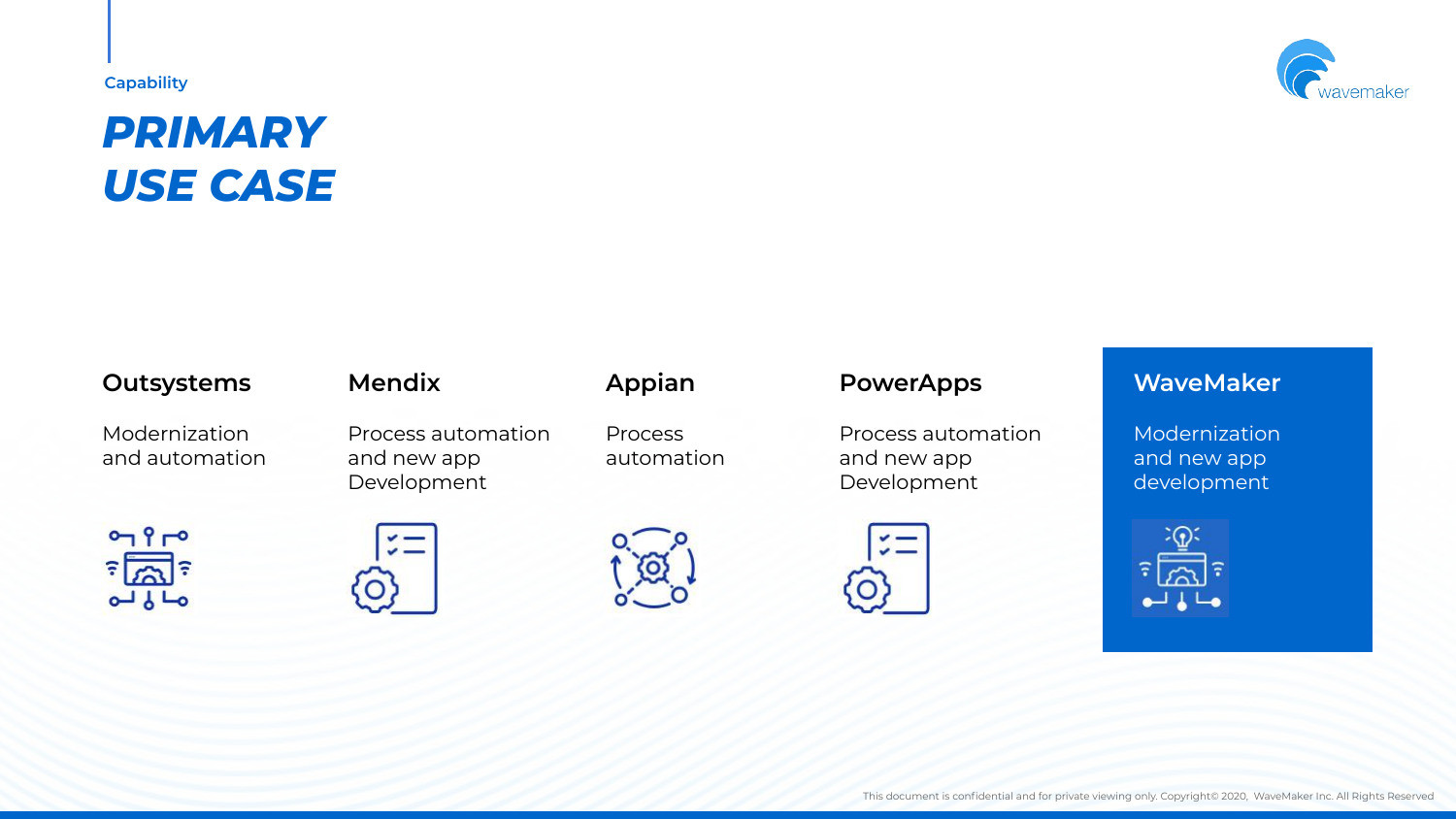## *USER PERSONA*

Citizen developers and business process teams



Citizen developers and business process teams





Business process teams





Citizen developers and business process teams



Modern Application development teams

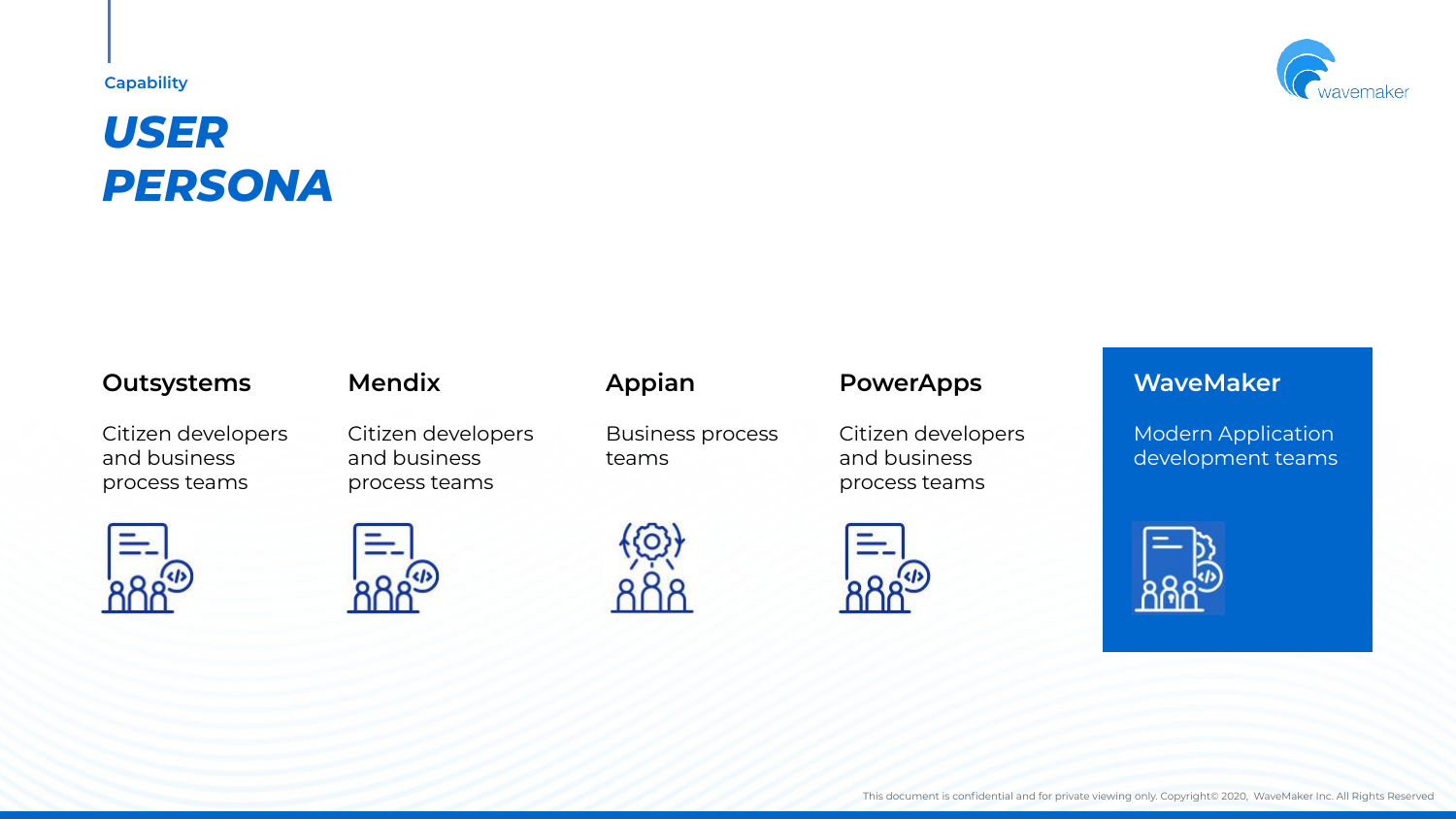## *CODE GENERATION*

Mix of Code Generation and Metadata Derived from Model





No Code Generation, Runtime based on Metadata from Model





Mix of Code Generation and Metadata Derived from Model



Mix of .Net code generation and Metadata derived from Model





100% Open Standards Based Code generated for Full application



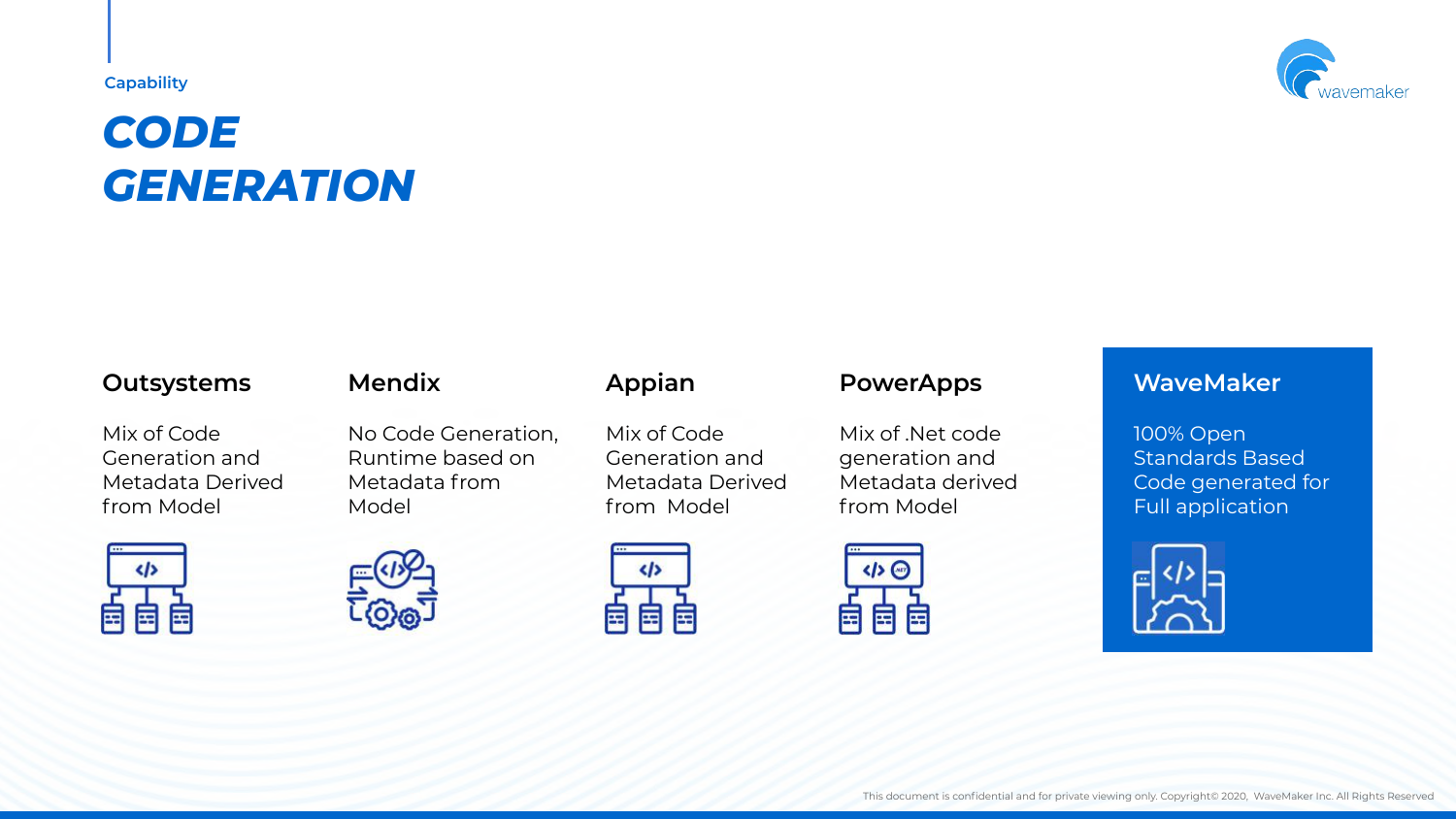## *APP EXTENSIBILITY*

### **Outsystems Mendix Appian PowerApps WaveMaker**

Extensibility of App mainly enabled by Model and Process Designer







Extensibility of App mainly enabled by Model and Process Designer



Extensibility of App mainly enabled by Model and Process Designer



Extensibility of App mainly enabled by Model and Process Designer

100% Open Standards Based Code generated for Full application



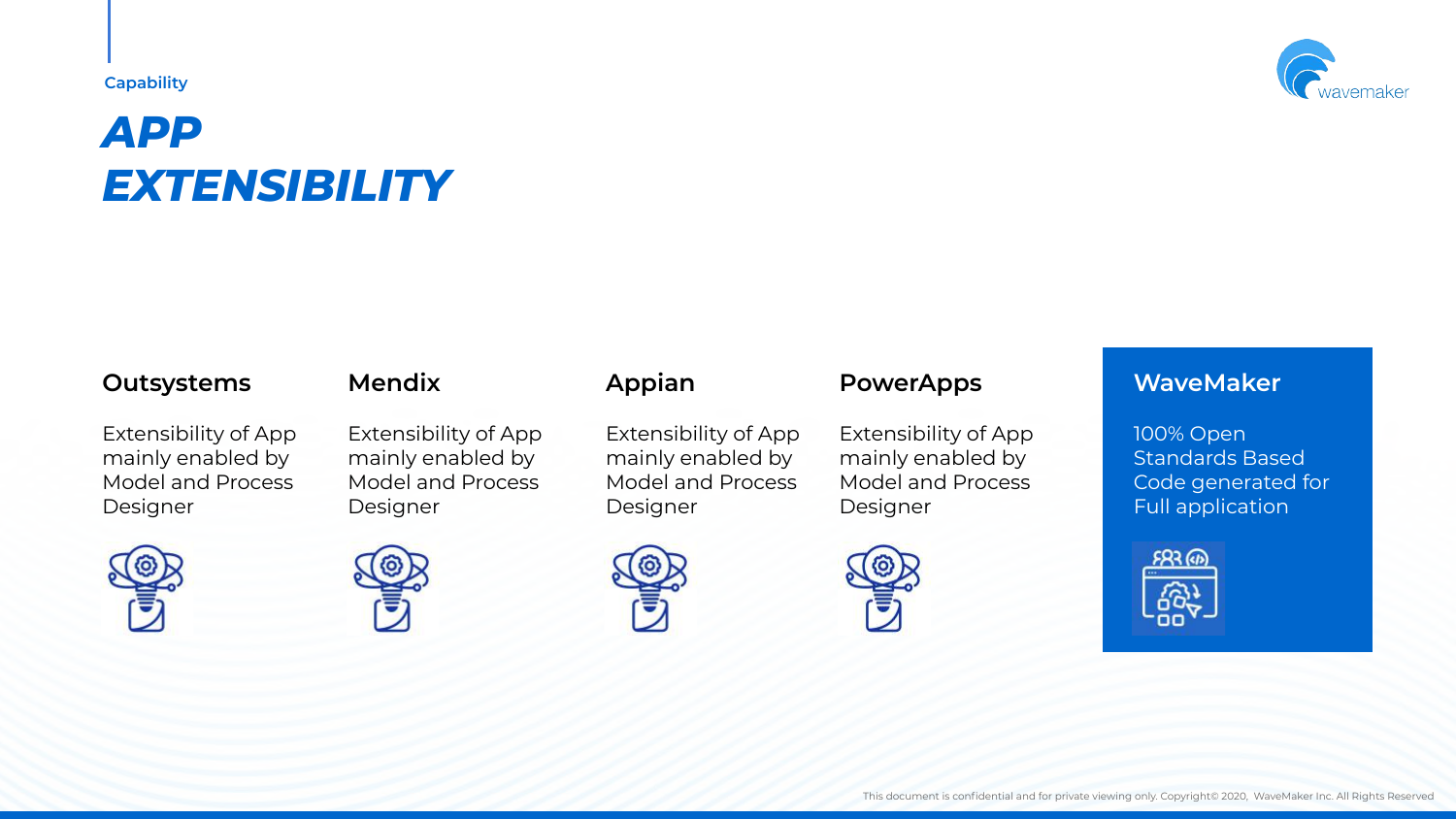## *APP DEPLOYMENT*

Outsystems cloud, on-prem, Select clouds

Mendix cloud, on-prem, Select clouds

## **Outsystems Mendix Appian PowerApps WaveMaker**

Appian Cloud PowerApps Cloud Multi clouds and/or on-prem data centers











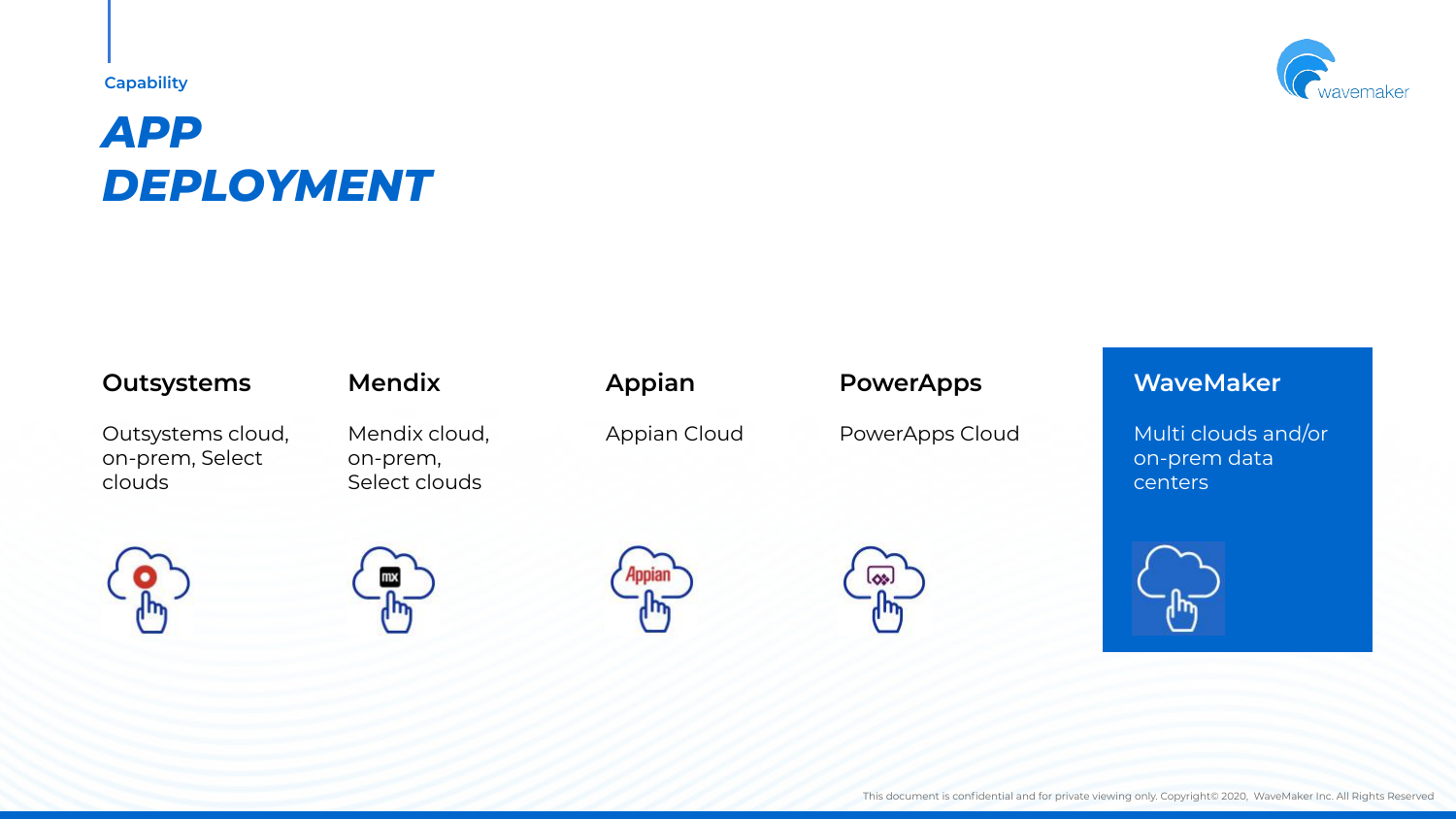## *DEVELOPER ENVIRONMENT*

Desktop setup required

Desktop setup required

Browser setup required

## **Outsystems Mendix Appian PowerApps WaveMaker**

Browser setup required, Desktop setup required for new apps

Multi clouds and/or on-prem data centers









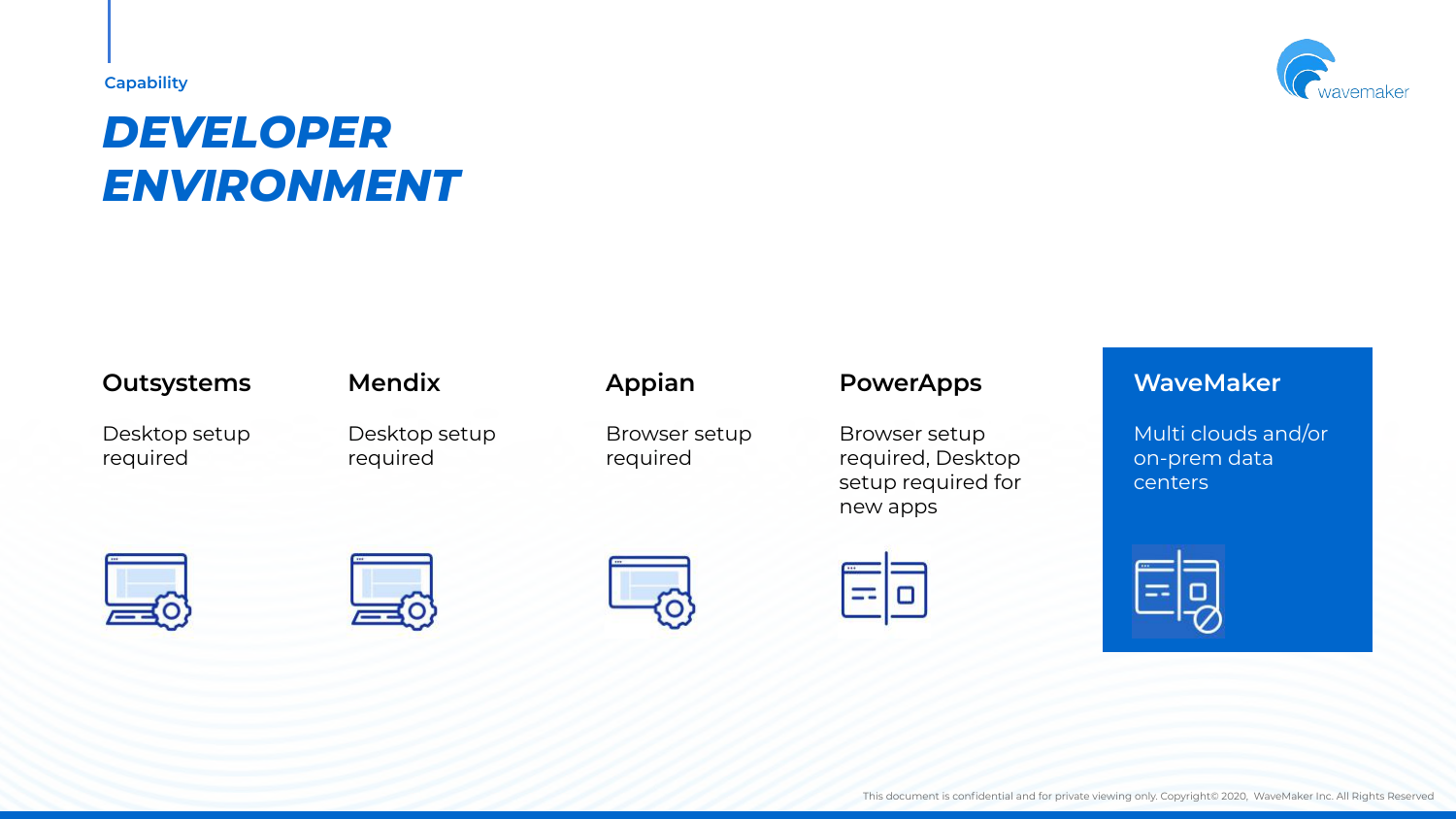## *CLOUD NATIVE APPLICATIONS*



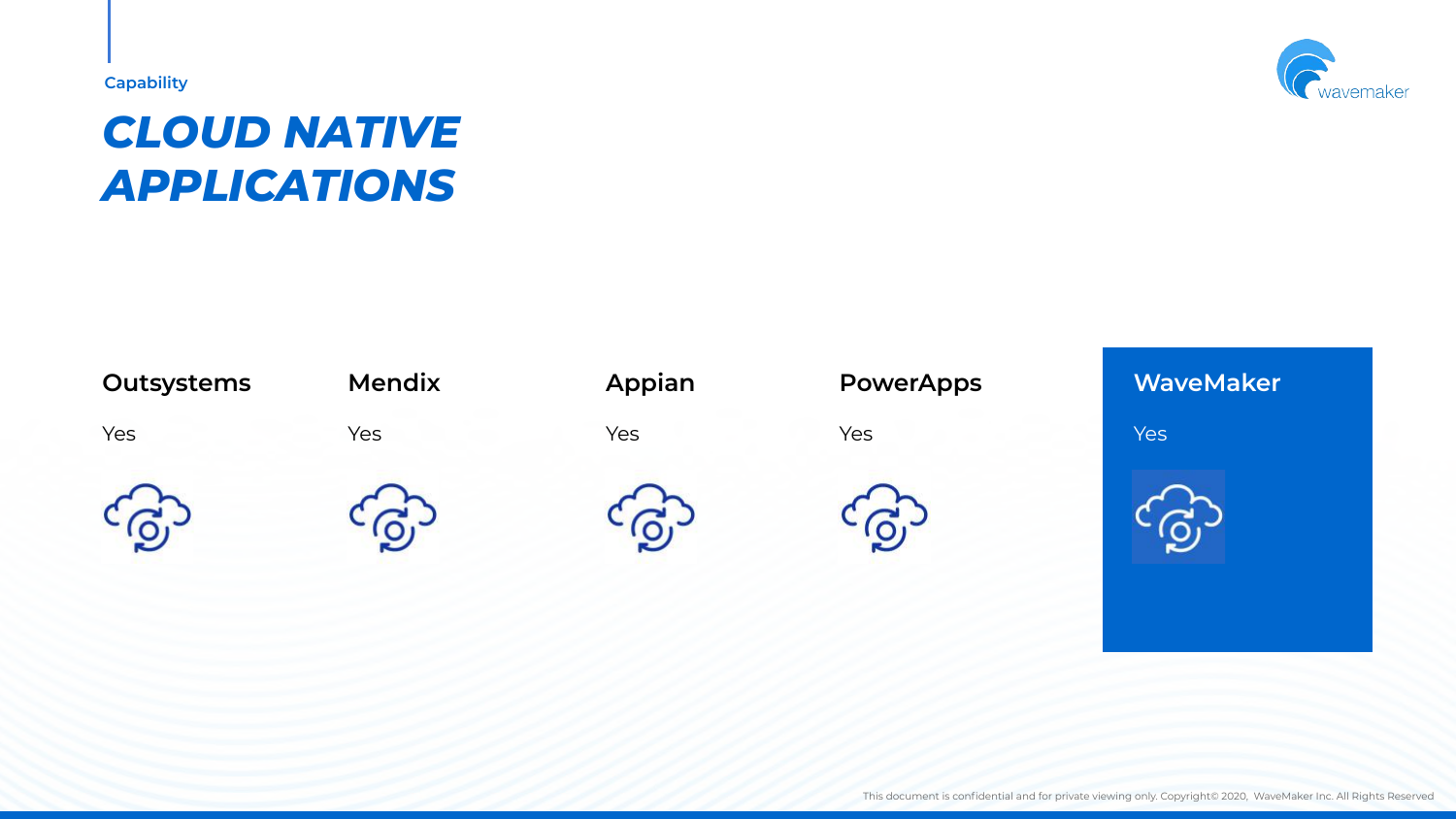## *PLATFORM ADMINISTRATION*

## **Outsystems Mendix Appian PowerApps WaveMaker**

5 installers, including configuration setup





3 installers, including configuration setup







4 installers, including



configuration setup



1 installer, including configuration setup for new apps

1 installer/ configuration setup

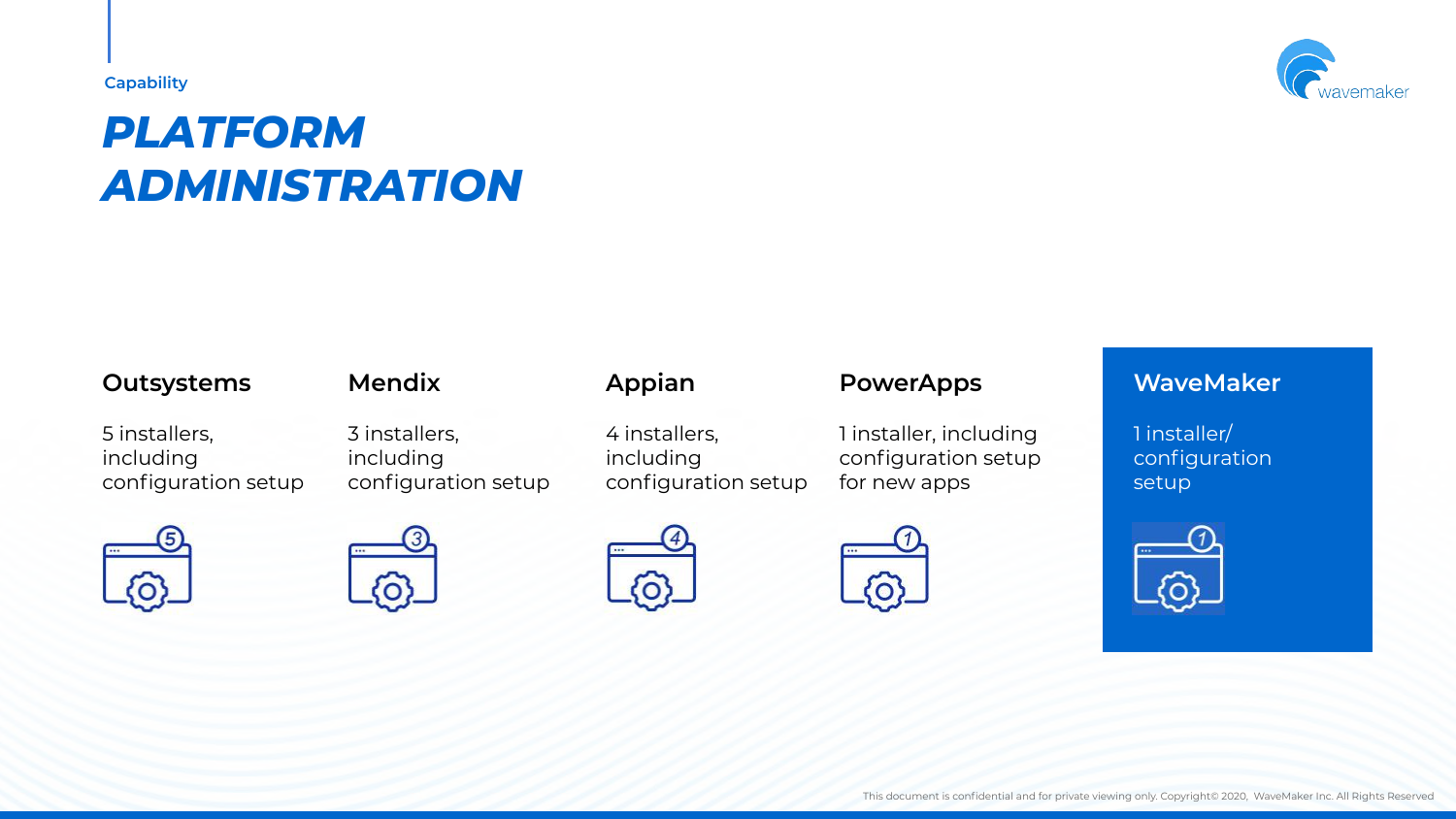## *UI RESPONSIVENESS*

## **Outsystems Mendix Appian PowerApps WaveMaker**

Responsive by default





Responsive by default





Responsive on customization





Responsive on customization



Responsive by default



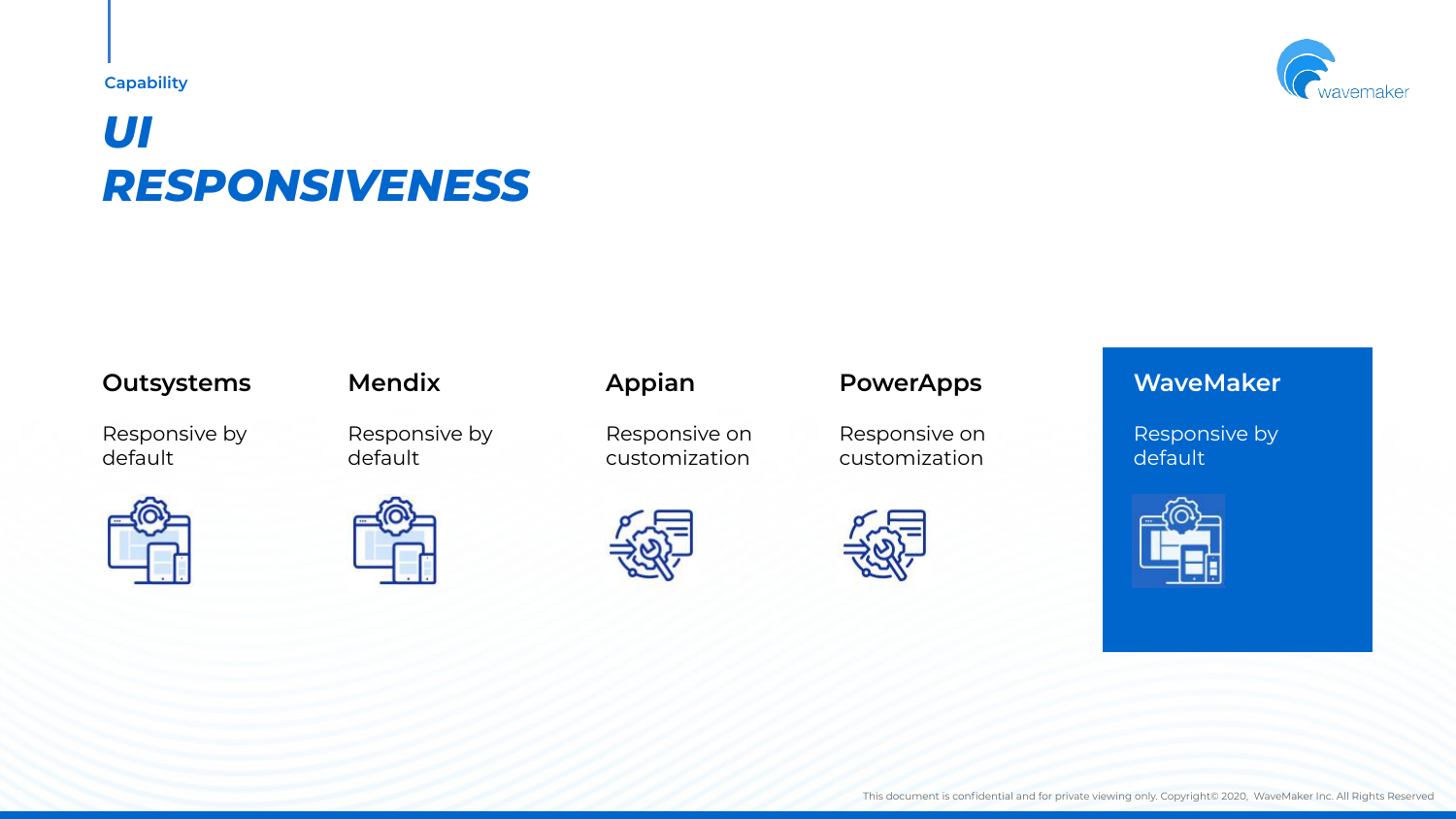## *BUSINESS PROCESS SUPPORT*





In-built In-built Available at additional cost





## **Outsystems Mendix Appian PowerApps WaveMaker**

In-built **Via integration with** BPM tool of choice



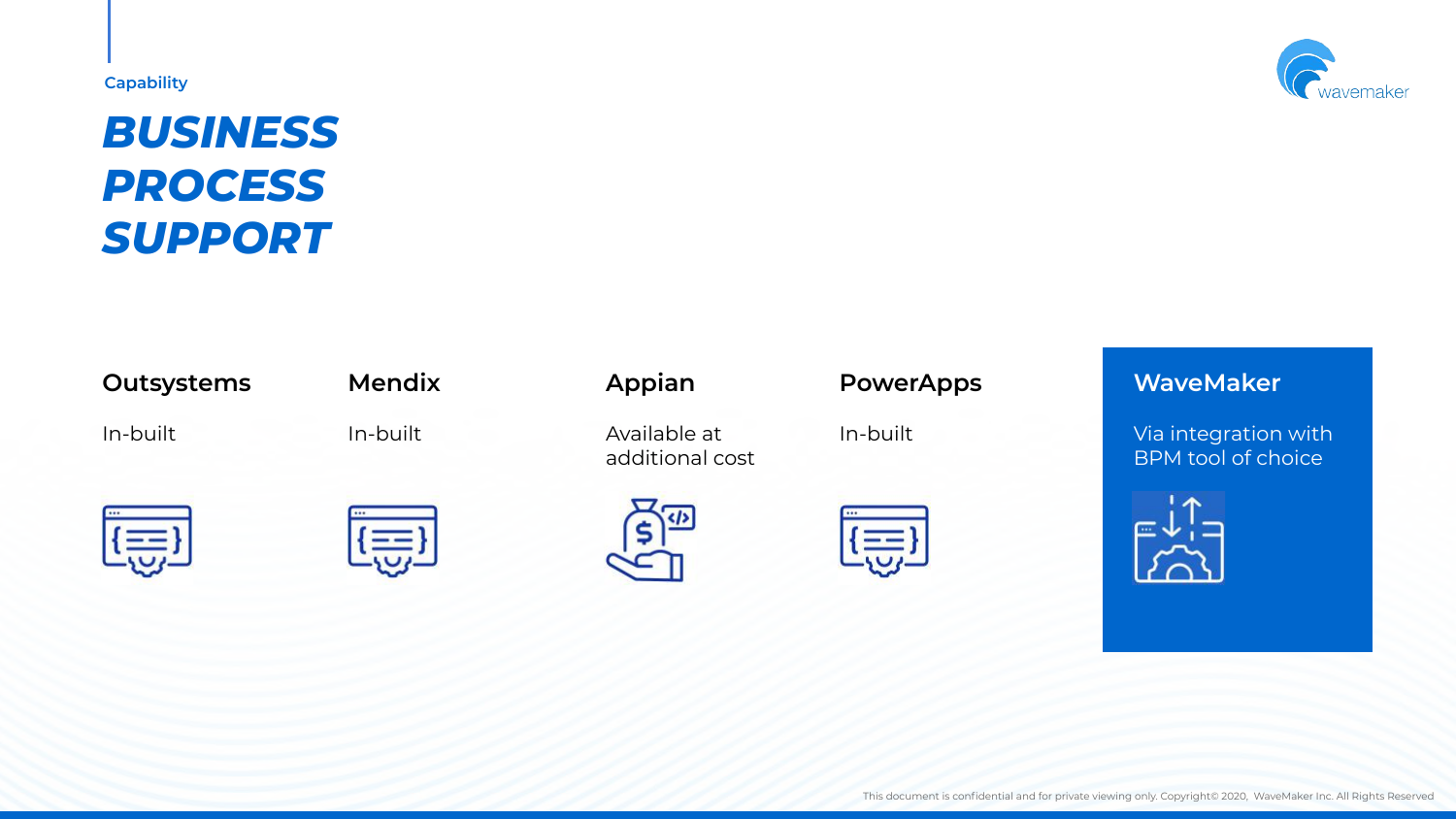## *VENDOR LOCK-IN*



Tied to the outsystems run-time



Tied to the Mendix run-time



Deployment only on the Appian Environment



Tied to the Microsoft environment



No lock-in, run-time libraries are open-source



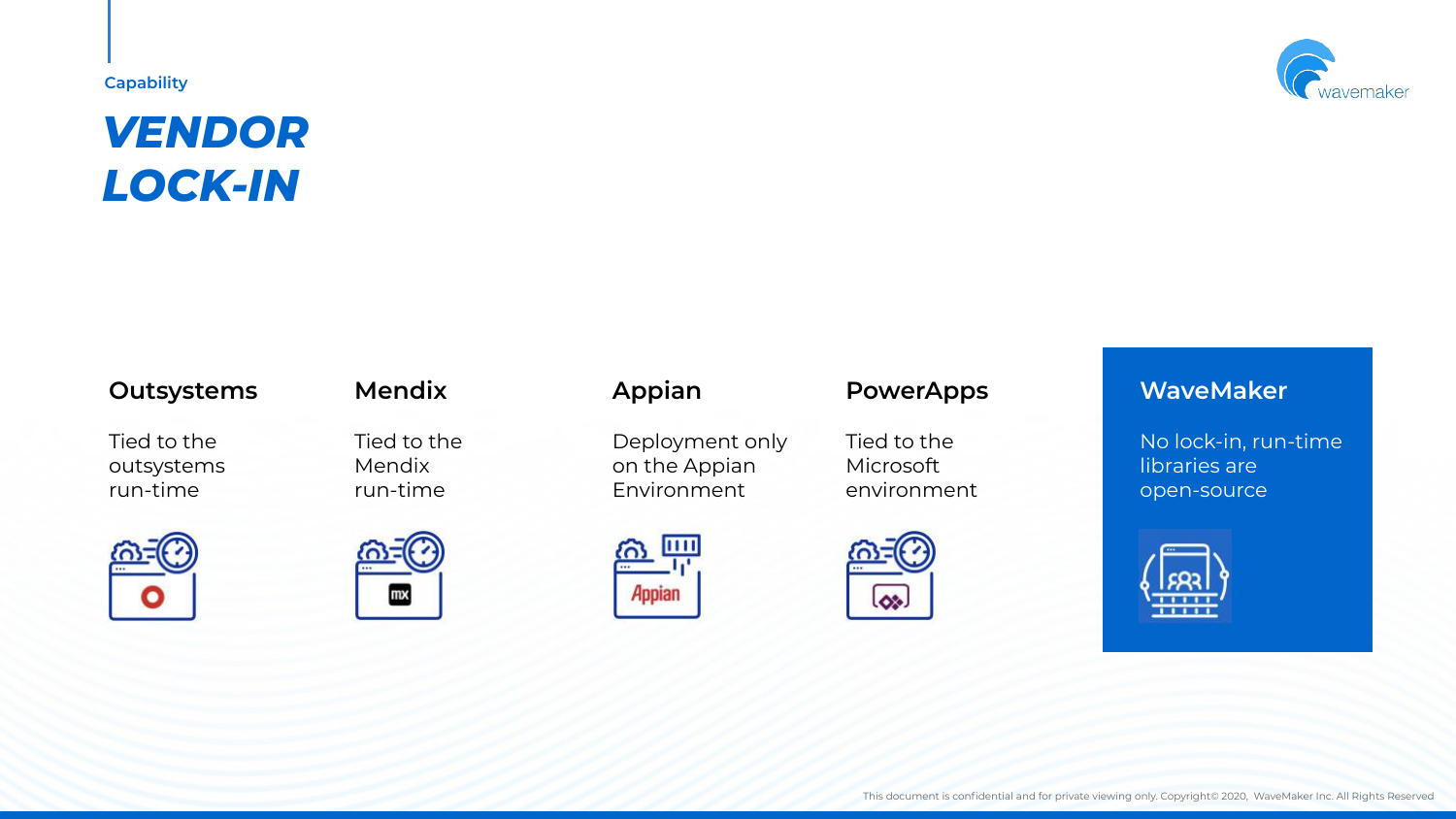## *PRICING MODEL*

Based on number of apps + environments + app end users



Based on number of app end users



Based on number of apps +environments + app end users









Based on number of app end users



Based on number of developers.